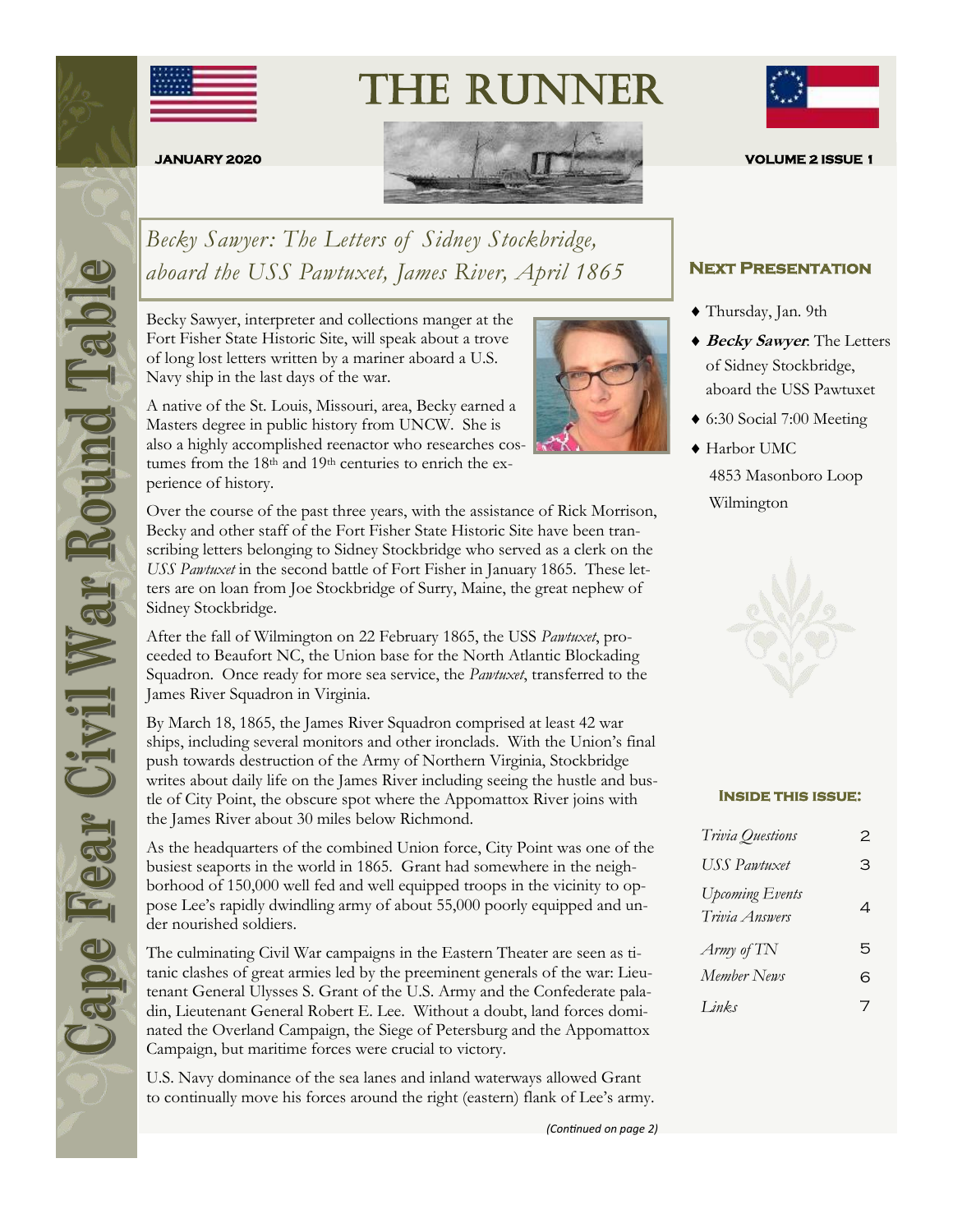

*Becky Sawyer: The Letters of Sidney Stockbridge, aboard the USS Pawtuxet, James River, April 1865, cont.*



Vast quantities of supplies and huge numbers of reinforcements moved safely and reliably aboard ships from both northern ports and southern bases like Beaufort, NC, and Port Royal, SC. Conversely, the Confederate Army of Northern Virginia was totally dependent on land transportation for its supplies and reinforcements and those routes were subject to interdiction and damage.

Once again, Clerk Stockbridge had a front row seat for historic events. He participates in the end of the war in a very personal way. He writes about the fall of Richmond and his friendship with a southern belle, but the assassination of President Abraham Lincoln fills him with dread.

**SIDNEY STOCKBRIDGE** 



**City Point, Virginia**



# *Trivia Questions*

1. Trivia question related to the mid-December, 1864, Battle of Nashville: Confederate troops were being force marched north into Tennessee over frozen ground without adequate footwear or food. Rations had dwindled to a few grains of meal or kernels of corn per day.

Upon reaching the vicinity of Nashville they began to search for food. One Texas soldier related to his family, that *"over in the valley we spotted a tree laden with fruit*" and indeed they had. What was the fruit?

2. Who said "I will be in my coffin before I fight under your command!"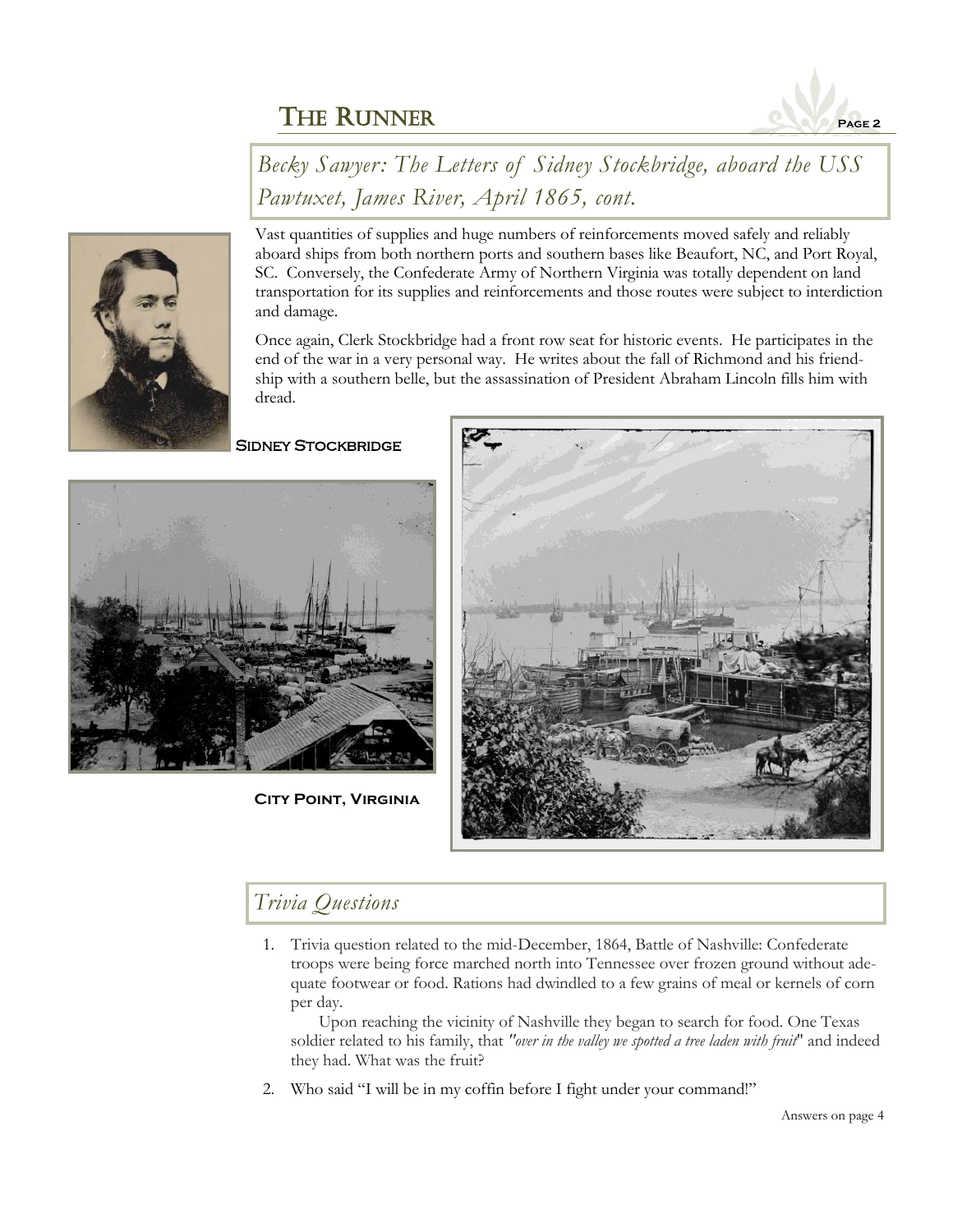# *The USS Pawtuxet*

USS Pawtuxet, named after a river in Rhode Island was a side wheel steamer launched by the Portsmouth Navy Yard on 19 March 1864. She was delivered to the Navy at New York City on 18 May 1864. She was commissioned on 26 August 1864, with Comdr. J. H. Spotts commanding.

Following commissioning, Pawtuxet was ordered to the Grand Banks to join the quest for the Confederate raider Tallahassee, but before she could get underway Tallahassee had returned safely to Wilmington. Pawtuxet was then ordered south to join the North Atlantic Blockading Squadron. Joining the 3rd Division in October she was ordered to cruise off the Carolina coast, primarily between Capes Lookout and Fear. At the end of December she bombarded the defenses at Wilmington in support of the first assault against Fort Fisher. Returning on 13 January 1865, she again turned her guns on that fort;

sent men and boats to participate in the successful assault on the 15th; then resumed blockade duties. Shifted to the Virginia coast in April, she was decommissioned at New York on 15 June 1865, and was sold on 15 October 1867.

General Characteristics

| Paddle steamer    |
|-------------------|
| 974 long tons     |
| $205$ ft          |
| 35 <sub>ft</sub>  |
| $9$ ft $3in$      |
| 11 ft 6in         |
| 14 knots (16 mph) |
|                   |

#### Armament:

- 2 x 100-pounder Parrott rifles
- 4 x 9 in Dahlgren smoothbores
- 2 20-pounder Parrott rifles
- 2 x 24-pounder howitzers



**USS PAWTUXET** 



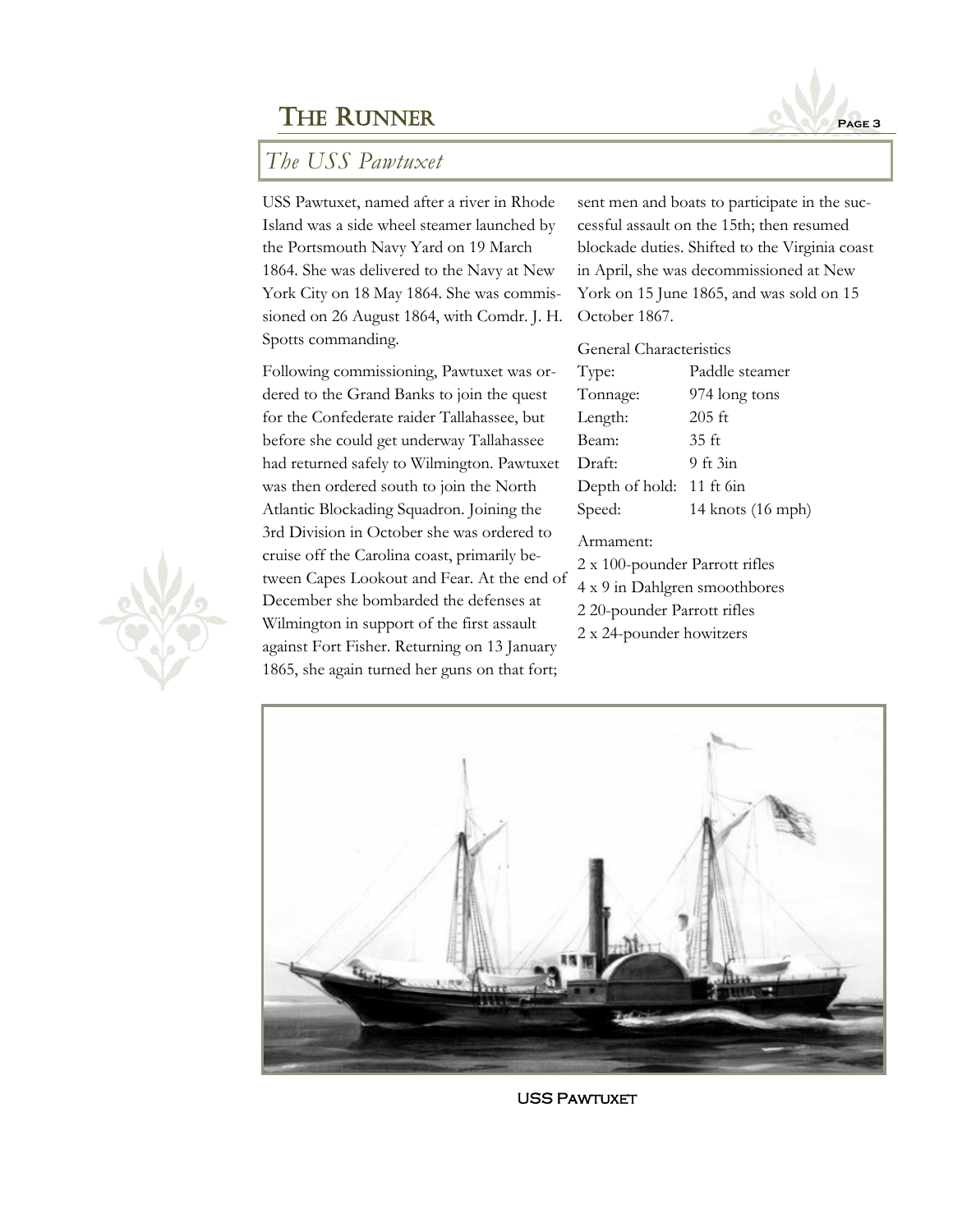

# *Upcoming Events*

### **January 18-19, 2020 [The 155th Commemoration of the Second Battle of Fort Fisher](https://historicsites.nc.gov/events/glory-enough-all-155th-commemoration-second-battle-fort-fisher)**

This two-day, family-friendly event will commemorate the 155th anniversary of the second battle of Fort Fisher. The program will feature a tactical battle scenario (1 pm Sat and 10 am Sun) with hundreds of reenactors in period uniforms. It will also include living history demonstrations, musket demonstrations, artillery firings, period music, guided tours, and special guest speakers to educate and entertain. While the program is free and open to the public, donations are appreciated.

#### **January 23, 2020 [Civil War and Reconstruction Quiz Bowl](https://museumofthecapefear.ncdcr.gov/)**

Kick off the new year with Fayetteville's Museum of the Cape Fear's 19th annual Civil War Quiz Bowl. Contestants test their knowledge of trivia, tactics and history as they are assailed with questions covering all aspects of the War Between the States. The questions will challenge the most avid Civil War buff. Contestants of all ages welcome. Prizes will be awarded for both the adult and student (16 and under) winners. Registration will be accepted until 15 spaces are filled. You can register at the door or call the Museum of the Cape Fear and sign up ahead of time. The Civil War Quiz Bowl is open to the public, with plenty of room for friends, family and spectators. Event starts at 7pm.

### **February 15-16, 2020 [The 155th Anniversary of the Fall of Fort Anderson](https://historicsites.nc.gov/all-sites/brunswick-town-fort-anderson)**

Join Fort Anderson as they commemorate the 155th Anniversary of the Fall of Fort Anderson with two days of historic entertainment. Saturday and Sunday come out to watch as civil war living history actors re-live battles demonstrating the heart of both sides of the engagements. In addition, enjoy Civil War historians and browsing the pristine and normally inaccessible northern and southern batteries of the fort.

## **New Books**

*Such Anxious Hours: Wisconsin Women's Voices from the Civil War* by **[Jo Ann Daly Carr](http://www.joanndalycarr.com)** *Such Anxious Hours* features letters and diaries of eight Wisconsin women during the Civil War.

*To My Best Girl: Courage, Honor, and Love in the Civil War: The Inspiring Life Stories of Rufus Dawes and Mary Gates* by **[Steve Magnusen](http://www.stevemagnusen.com)** This is the extraordinary true story of a citizen soldier and the girl he loves, as both become embroiled in the cauldron of our nation's Civil War .

# *Trivia Answers*

- 1. They had spotted a frost bitten persimmon tree laden with fruit. Texan Milton Cox was to later state *"as I look back over my whole life, never have I tasted any food that would compare to these persimmons".*
- 2. Nathan Bedford Forrest stated these words to Major General Joseph Wheeler on the night of February 3rd, 1863 during a bout of recrimination in the wake of a failed attack on the Union garrison at Dover, Tennessee.

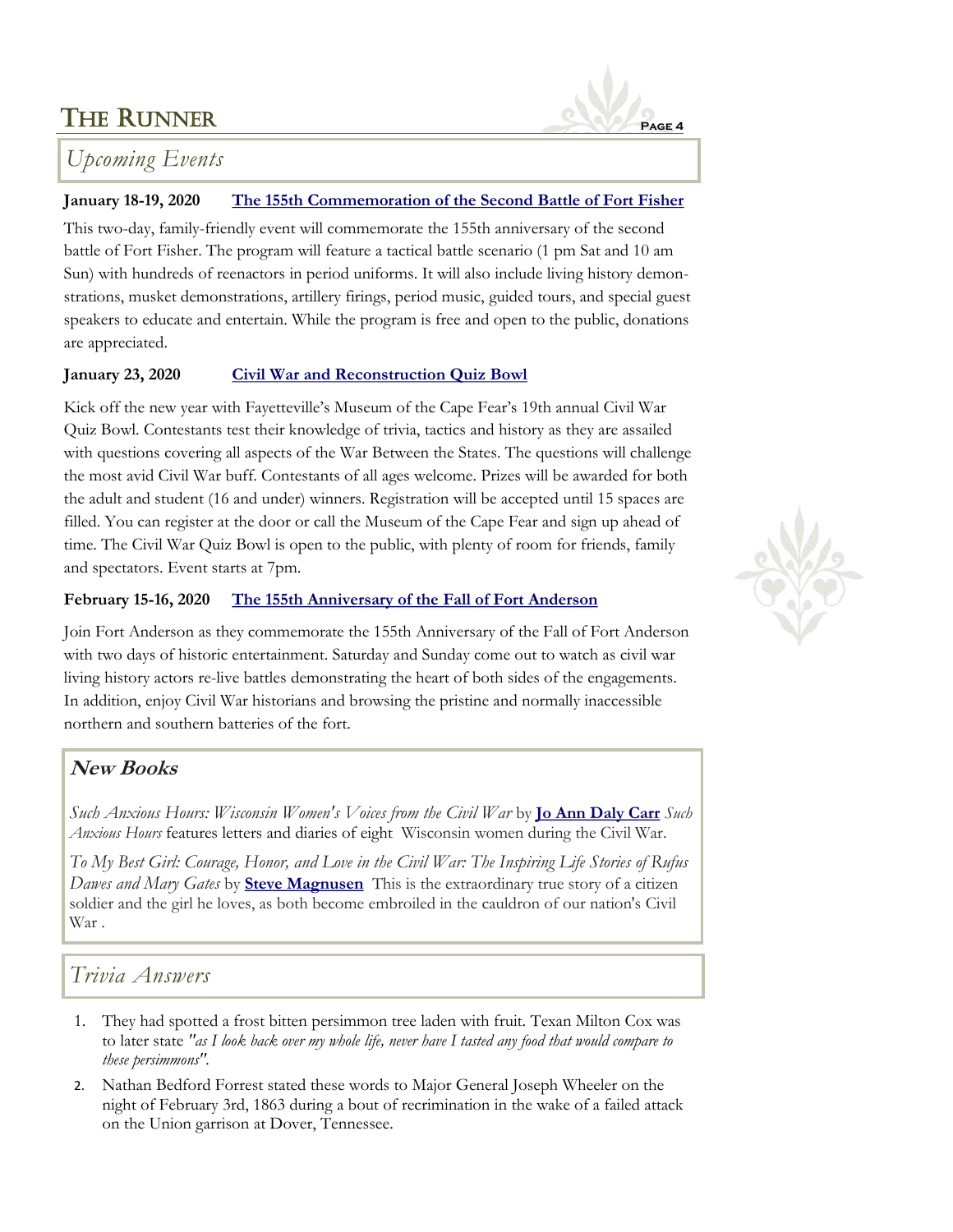

*155th Anniversary "Last Grand Charge of the Army of Tennessee"*

**Bentonville Battlefield Tours Reserve a Date February 8, February 22, and March 6, 2020 Tours begins at 9:00 a.m..** 

As part of the 155th Anniversary of the 1865 Carolinas Campaign, Wade Sokolosky, noted author and historian of the campaign, will lead a special tour in commemoration of the historic "Last Grand Charge of the Army of Tennessee" at the Battle of Bentonville.

Come follow in the footsteps of the army as we explore the Bentonville battlefield examining critical aspects of the Army of Tennessee's role in the battle: its movement to the Carolinas, organization and command, the final charge, and its failure south of the Goldsboro Road. Highlighting the tour is a detailed examination of the wonderfully preserved trenches dug by the army during the battle, parts of which are normally restricted to the public.

Cost is \$15 per person, a portion of which goes directly to Bentonville battlefield preservation. Tour is limited to 25 participants. To maximize time on the battlefield, participants will need to bring their lunch. A cooler will be on hand to keep drinks and food items. Please wear comfortable walking shoes and seasonal wear.

For information on how to reserve your spot contact Wade Sokolosky at (252) 646-5553 or email at [sokolosky1@aol.com](mailto:sokolosky1@aol.com)









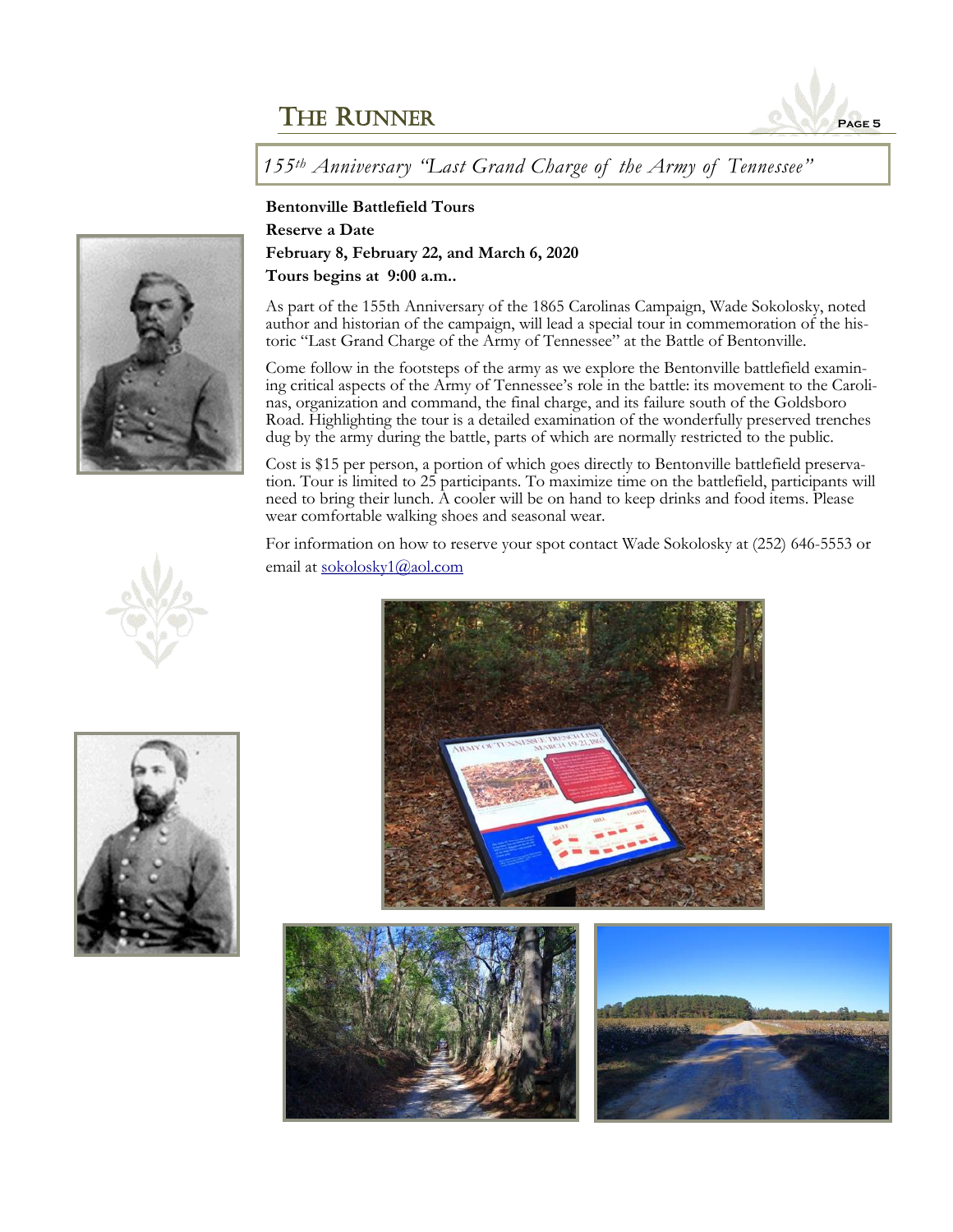*Member News*

## **CFCWRT Upcoming Events**

| February 13th | Bert Dunkerly: The Richmond Bread Riots |
|---------------|-----------------------------------------|
| March 12th    | Dr. E. V. Smith: Chickamauga            |

## **Book Raffle**

If you have books, prints, or other items that you would like to donate to the raffle, contact Raffle Master **[Ed Gibson](mailto:egibson759@aol.com)** before our next meeting. The raffle is one of the components which the CFCWRT uses to fund our activities and our speakers. Please take part in our raffle by contributing items and/or purchasing tickets.

## **New Members - Welcome!**

Mike and Priscilla O'Brian

Mary Margaret McEachern and Rob Dillow

Raymond Rogers.

## **Wreaths Across America**

*Wreaths Across America* placed over 2.2 million wreaths on veterans graves throughout the United States and several overseas (European) locations on Saturday, 14 December, 2019.

As each wreath was placed at the head stone, the name of the fallen was said aloud, thus assuring that the veteran so honored, will not be forgotten.

The 2020 Wreaths Across America Day is Saturday, December 19th.

*Thank you for your participation!*

## **Silent Auction**

The Round Table is running a silent auction with donated items such as books, prints, memorabilia, etc., to raise money specifically to help fund the travel costs of our speakers. We pay travel costs for speakers and our budget limits us, generally, to speakers from neighboring states. It's advantageous for us that so much Civil War history is centered on Virginia, Tennessee and the Carolinas, but still those costs mount up and there are times when we have the opportunity to engage a speaker from a more distant location and we strive to present the best possible program we can. Look for the table outside the meeting area to see some of the items being offered and put in your bid.

A great example of the items being offered is a print by Jim Horton, a member of our round table. Jim is an outstanding artist who specializes in historical subjects and exhibits locally often. The item is a limited edition 24' by 10' giclée print of the Gate at Cemetery Hill in Gettysburg signed by the artist.

If you have anything you'd like to donate to the cause, please let us know. Contact Bill Jayne, Ed Gibson or Bruce Patterson. Thanks.